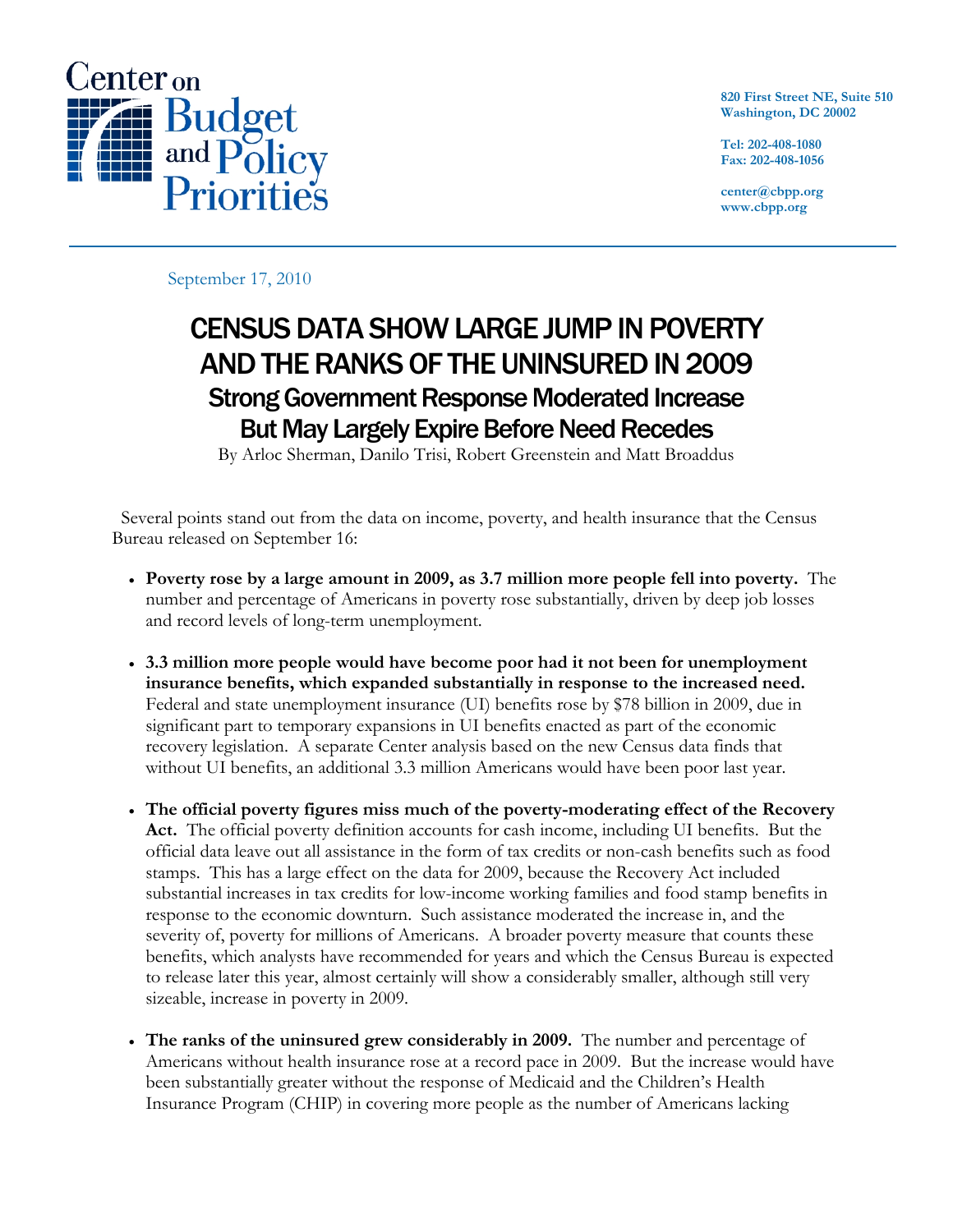employer-based health insurance swelled. This points to the importance of the health reform law. Had health reform been in place in 2009, the number of people without health insurance would have increased by a much smaller amount.

Looking forward, poverty is likely to remain very high through at least 2011, if the labor market remains weak as is widely forecast. In fact, poverty is likely to rise *higher* in 2011 (especially using the broader measure of poverty), because most of the Recovery Act's expanded unemployment benefits, tax credits, and other assistance targeted on people of modest means will expire by the end of 2010 unless Congress takes further action. Without such action, the level of poverty could climb considerably.

## Poverty Rose a Record Amount in 2009

The number of Americans living in poverty climbed by 3.7 million in 2009, from 39.8 million people in 2008 to 43.6 million. The percentage of people in poverty rose from 13.2 percent to 14.3 percent. Both the number and the percentage of people in poverty rose among non-Hispanic whites, blacks, and Hispanics. (The number but not the percentage rose for Asians.)



 Median household income was flat in 2009. It stood at \$49,777 as compared to \$50,112 in 2008; the change was not statistically significant. However, median income was 4.2 percent — or \$2,188 — lower in 2009 than in 2007, before the recession started. The bulk of the decline occurred between 2007 and 2008.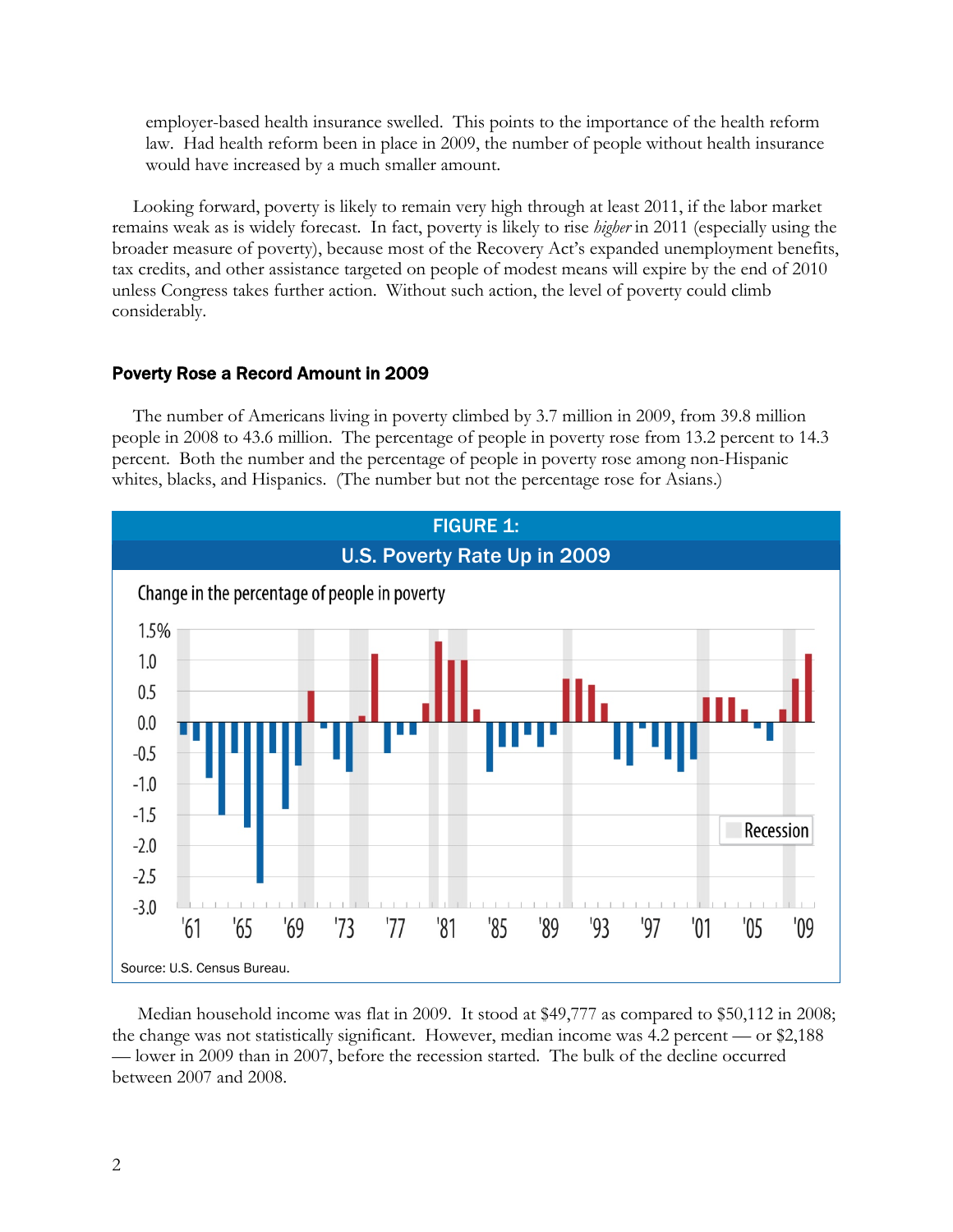The rise in poverty was fueled by steep job losses. The number of jobs dropped by more than 8 million between January 2008 and December 2009, and the number of people working *full time* declined even more sharply. Moreover, by late 2009, the share of unemployed workers who had been out of work for more than six months topped 40 percent, a record. The longer people are out of work, the more likely they are to fall into poverty.

A look at monthly employment data shows that the worst job losses occurred before the implementation of recovery policies enacted in February 2009. The largest job losses occurred in January 2009, and 70 percent of the jobs lost between January 2008 and December 2009 had disappeared by mid-March 2009, Labor Department data show. Nonetheless, job losses continued through most of 2009.



## 3.3 Million More Americans Would Have Been Poor Without Unemployment Benefits

A Center analysis of the Census survey data released on September 16 shows the role played by one key element of the public safety net — unemployment insurance — in pushing back against job loss and rising poverty:

 In 2009, UI benefits kept 3.3 million Americans out of poverty. The number represents the difference between the 46.9 million people whose families were below the poverty line when their income from unemployment compensation is *not* counted and the 43.6 million who were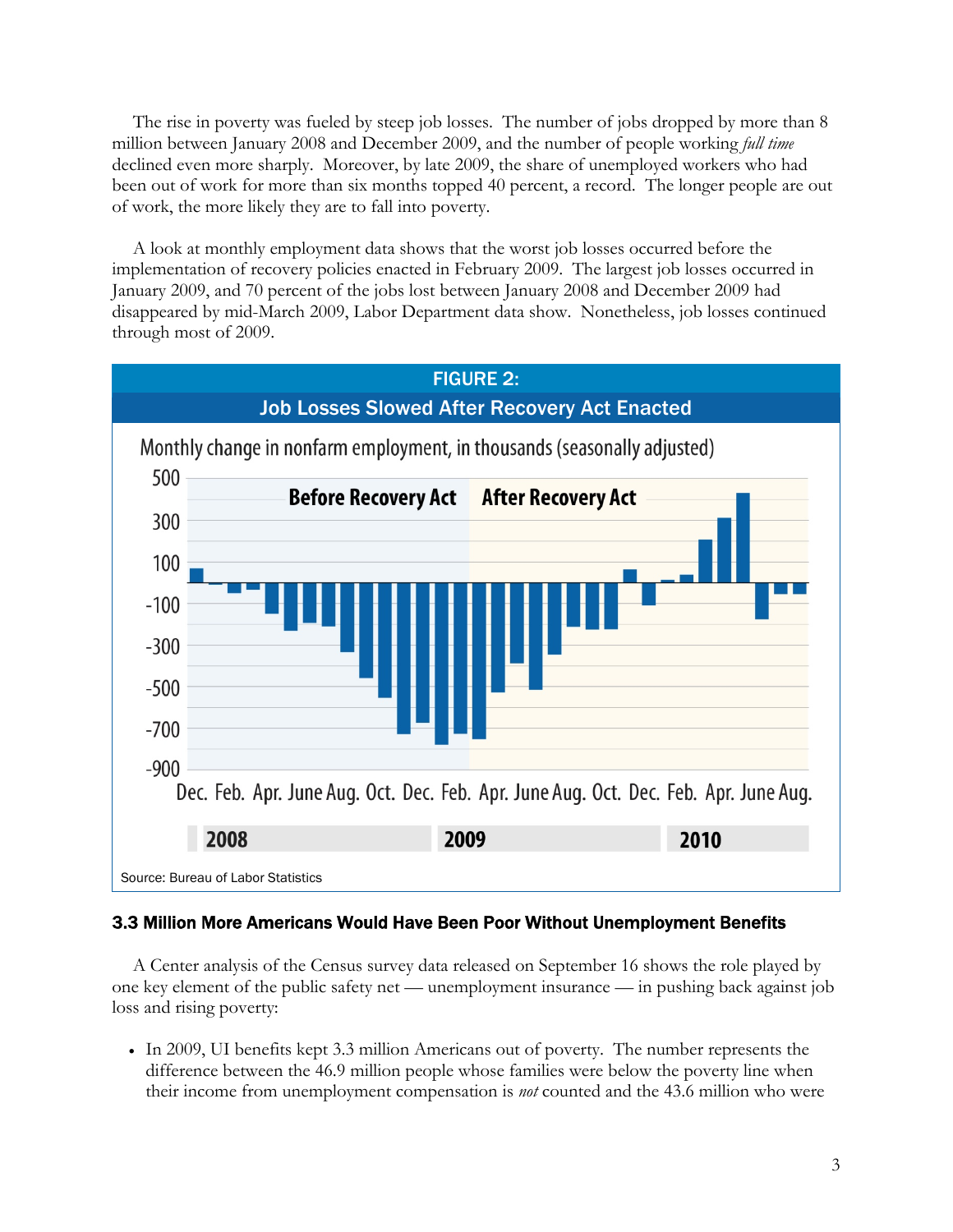poor when UI *is* counted (as it is in the official poverty statistics). The number of people kept out of poverty by UI rose from 900,000 in 2008 to 3.3 million in 2009.

 Although UI usually keeps more people out of poverty during recessions than during expansions, its impact has been greater in this recession than in the previous two recessions. From 2007 to 2009, the number of people kept out of poverty by UI rose by 2.8 million (or 581 percent). In the previous two recessions, the number kept out of poverty by UI never rose more than 1 million (or 209 percent).



Total unemployment benefit payments increased by \$78 billion in 2009, reflecting both a massive influx of laid-off workers qualifying for UI assistance and the UI measures included in the Recovery Act and other legislation. The Recovery Act increased the value of UI benefits by \$25 per week and, together with other legislative action, enabled long-term jobless workers to continue receiving benefits for longer periods.<sup>1</sup> (In addition to lifting individuals out of poverty through UI and other direct assistance, the Recovery Act saved or created an estimated 0.9 to 1.9 million jobs on net by the fourth quarter of 2009, according to the Congressional Budget Office.<sup>2</sup> These jobs increased family income and reduced the poverty rate but by how much is not known.)

These data demonstrate the role of public benefits in keeping poverty from rising even higher in 2009. They also show the stakes for families and individuals if Congress allows extended UI assistance to wind down too quickly. Extended UI benefits are scheduled to expire on November 30, 2010. If that occurs and this aid disappears before the job market recovers, it will push poverty higher in 2011.

-

 $1$  Bureau of Economic Analysis, National Income and Product Accounts Table 2.1, at www.bea.gov. The Recovery Act itself contributed \$44 billion in unemployment benefits in 2009. (BEA, "Effect of the ARRA on Selected Federal Government Sector Transactions," www.bea.gov/recovery/pdf/arra\_impact\_table\_01.pdf#page=1.)

<sup>2</sup> CBO, *Estimated Impact of the American Recovery and Reinvestment Act on Employment and Economic Output From April 2010 Through June 2010*, August 2010, www.cbo.gov/ftpdocs/117xx/doc11706/08-24-ARRA.pdf.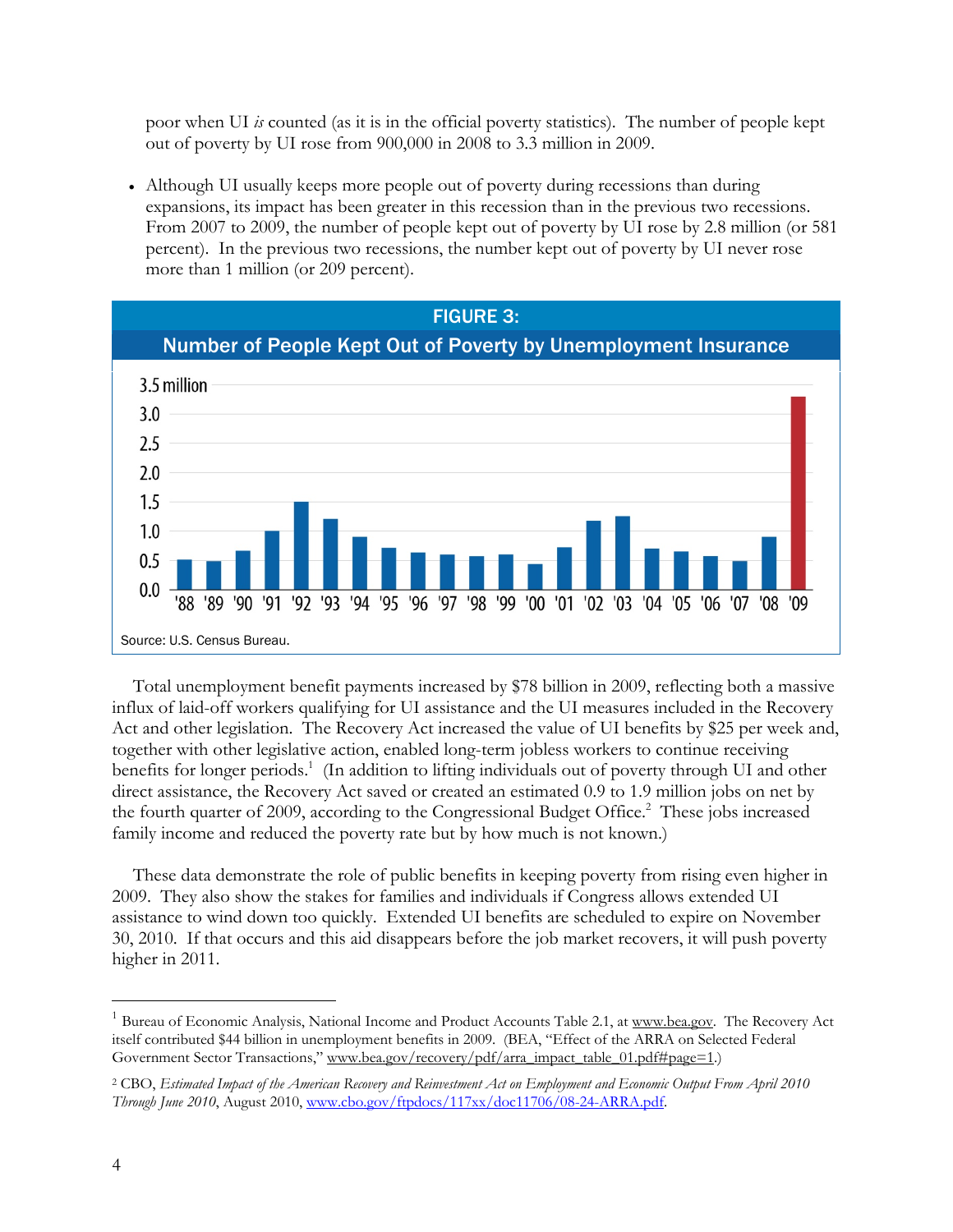## Official Poverty Figures Miss Much of Recovery Act's Poverty-Reducing Assistance

The impact of government assistance on poverty is considerably more dramatic under a broader measure of poverty that analysts generally favor and that the Census Bureau is due to release later this year. The official poverty definition counts only a family's cash income; it fails to account for other forms of income — including much of the temporary assistance provided in the Recovery Act.

The Recovery Act provided middle- and lower-income households and unemployed workers with over \$70 billion in 2009 in expanded tax credits and food stamps that are not counted in the official poverty measure but will be counted in the broader poverty measure. The official poverty figures leave out more than half of the income assistance from the Recovery Act that the broader poverty measure will capture.



For several years, federal statistical agencies have been developing a Supplemental Poverty Measure (SPM) that accounts for the effects of non-cash benefits and tax credits; this effort builds on poverty measurement recommendations made by a National Academy of Sciences panel in 1995. In addition to counting more types of income, the SPM will subtract taxes, child care and other work expenses, and out-of-pocket medical expenses from income.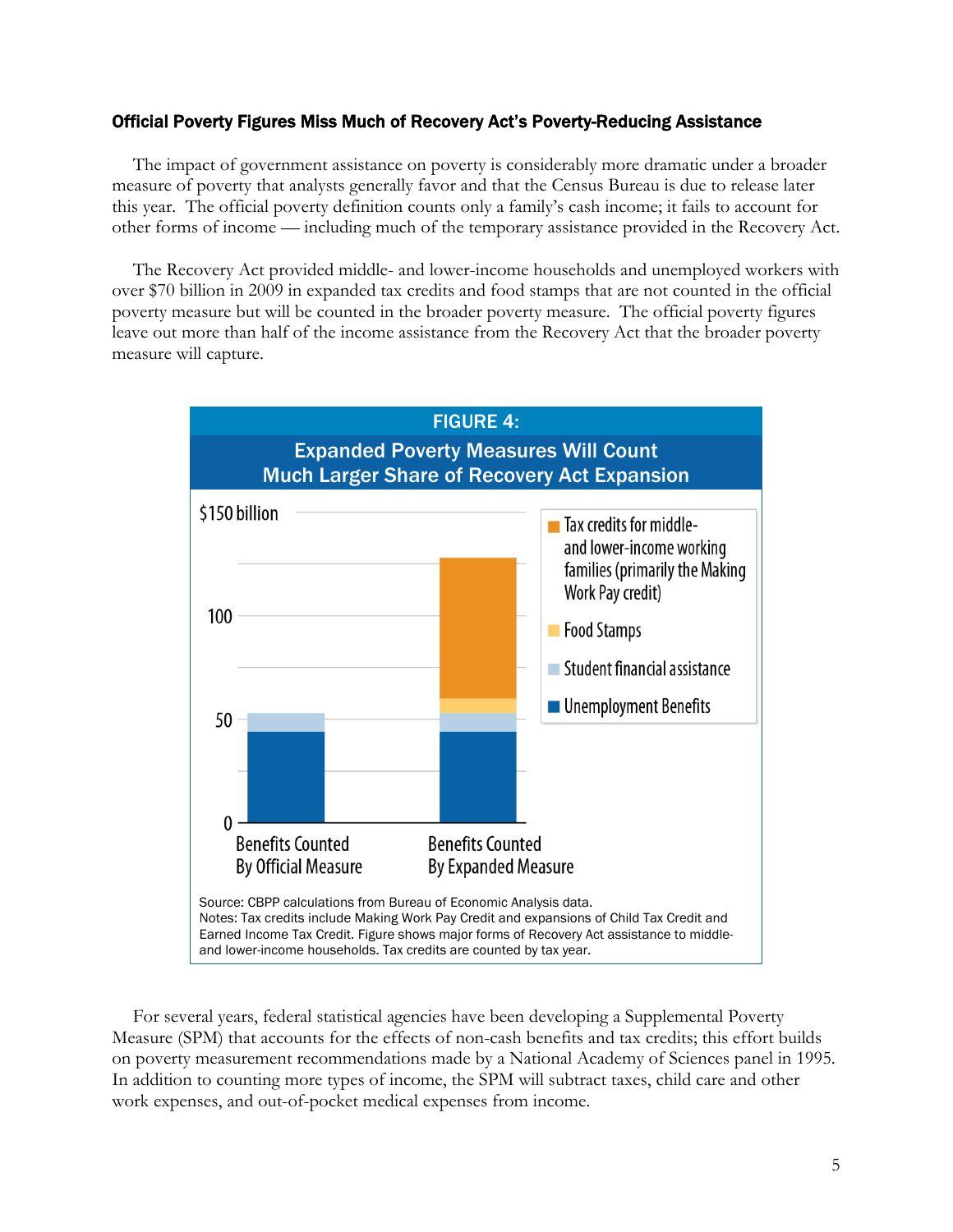Final SPM results are due next fall, but the Census Bureau plans to release estimates for 2009 later this year using a number of broader measures. These expanded poverty data almost certainly will show that the Recovery Act kept several million people out of poverty and that poverty rose in 2008 and 2009 by significantly smaller amounts than the official poverty figures indicate.

Estimates that the Census Bureau released on September 16 provide an early indication of the impact of tax credits and non-cash benefits on poverty. As the Census Bureau explained, counting food stamps as income lifts 3.6 million people classified as poor under the official poverty data *above* the official poverty line in 2009. Similarly, Census said, counting tax credits as income (and subtracting income and payroll taxes owed) lifts out of poverty 4.2 million people officially classified as poor in  $2009$ .<sup>3</sup>

## Ranks of the Uninsured Swelled in 2009

The number of people without health insurance rose by 4.3 million in 2009, to a total of 50.7 million, while the percentage of people who are uninsured rose from 15.4 percent to 16.7 percent. These are the largest single-year increases on record in data going back to 1987.

The rise in the uninsured population resulted from a decline in private health coverage, driven by a decline in employerbased coverage (which has been occurring for a number of years but accelerated sharply in 2009). Only 58.9 percent of the non-elderly population had employer coverage in 2009, down 3.0 percentage points from 2008 and 8.9 percentage points from 1999. Only a significant growth in Medicaid coverage (and other smaller government-funded or subsidized health care programs) prevented a much more severe decline in overall coverage last year. The percentage of non-elderly people insured by Medicaid increased significantly, from 14.9 percent in 2008 to 16.6 percent in 2009.

#### FIGURE 5:

# Increase in Public Coverage Partly Offset Decline in Employer Coverage

Percentage-point change in health coverage for non-elderly persons by source of coverage, 2008-2009



Age differences in the insurance data highlight the importance of the federal role in health insurance in offsetting some of the erosion in private coverage. In 2009, despite the severe

 $\overline{a}$ 

<sup>&</sup>lt;sup>3</sup> Census data also show that the one-time federal economic stimulus payments provided to tax filers in 2008, which were not as generous for low- and moderate-income households as the Recovery Act's benefits, kept close to 3 million Americans out of poverty in 2008 under a broader poverty measure. Source: Unpublished CBPP analysis of the March 2009 Current Population Survey on the Census Bureau's Table Creator II at www.census.gov/hhes/www/cpstc/apm/cpstc\_altpov.html.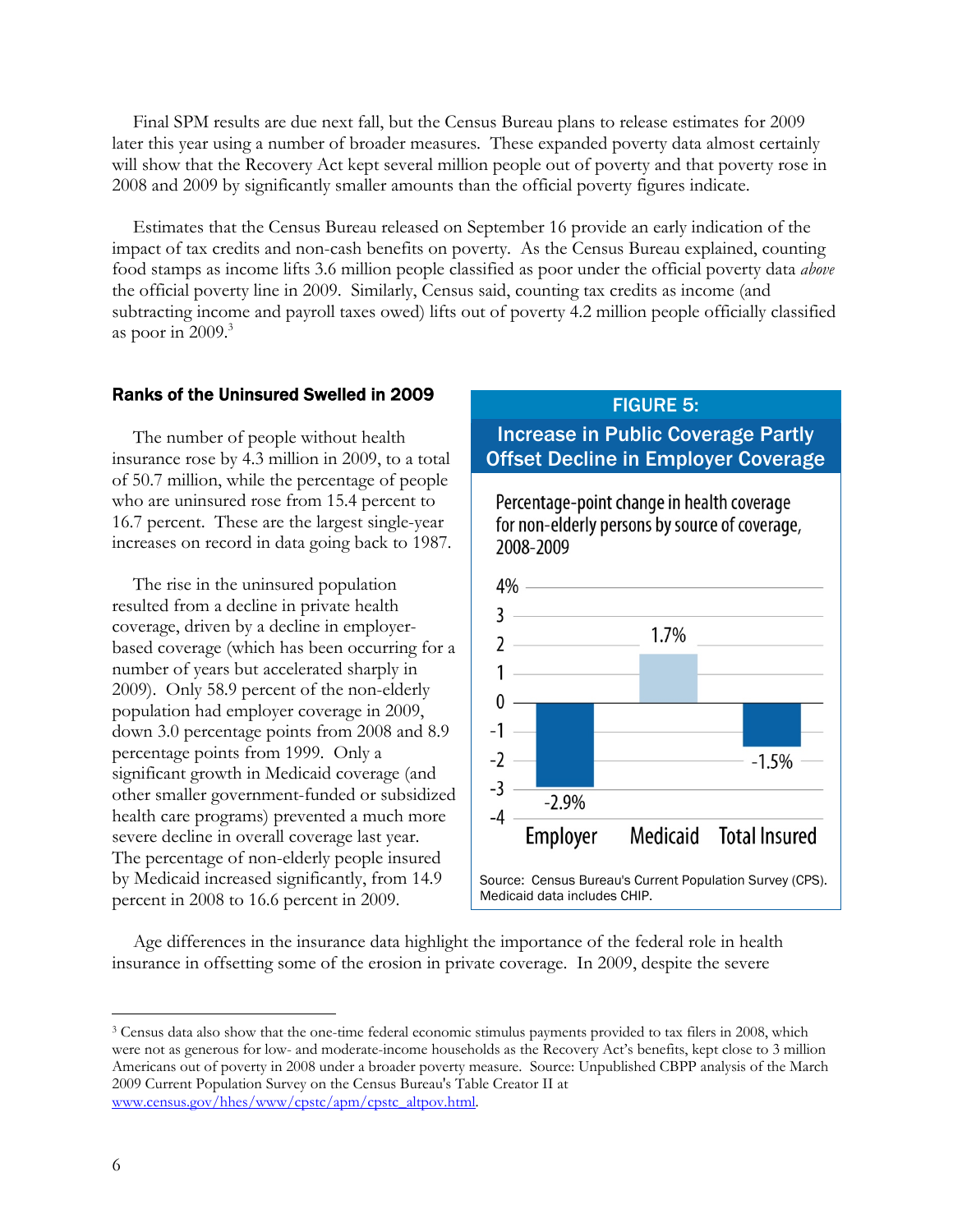recession, the number and percentage of *children* who were uninsured remained essentially unchanged.

Medicaid coverage for children grew by 3.5 percentage points to offset a 3.1 percentage point decline in employer coverage for children. In contrast, non-elderly adults suffered a large increase in uninsurance, with 4.1 million more of them being uninsured in 2009 than in 2008.

The primary reason for the disparate fortunes of children and non-elderly adults is that income eligibility limits for Medicaid and the Children's Health Insurance Program (CHIP) are substantially higher for children than adults. In the median state, children are eligible up to about 240 percent of the poverty line. In contrast, working parents are eligible for Medicaid only up to 64 percent of the poverty line in the median state. Moreover, unemployed parents are typically eligible only up to 38 percent of the poverty line, and childless adults are not covered by Medicaid at all (except in a handful of states).

The deterioration of the private health insurance market and the protective role of Medicaid illustrate the importance of health reform. Under the Affordable Care Act, starting in 2014, health coverage will be made available through Medicaid to low-income adults with incomes up to 133 percent of the poverty line (roughly \$29,000 for a family of four in 2010). In addition, health insurance "exchanges" will be established in all states to make affordable private health insurance available to individuals and small businesses; people who don't have an offer of affordable employer coverage and have incomes too high to qualify for Medicaid and CHIP but below 400 percent of the poverty line will qualify for subsidies to help them afford coverage in the exchanges. The Congressional Budget Office estimates that by 2019, these aspects of the health reform law will result in coverage for 32 million people who otherwise would be uninsured. Had these provisions been in effect in 2009, the increase in the number of Americans without insurance would have been a modest fraction of what it was.

## Expiration of Key Recovery Provisions Could Drive Poverty Higher

 $\overline{a}$ 

Recent economic news suggests poverty will be even higher in 2011 than it was in 2009. The labor market remains weak, and forecasters see the annual unemployment rate rising from 9.3 percent in 2009 to at least 9.5 percent in 2010 and declining only slightly to between 9.0 percent and 9.3 percent in 2011.<sup>4</sup> Poverty is likely to remain high even longer than unemployment does. In the last three recessions, after the annual unemployment rate started to fall, the poverty rate took an additional year before it began to decline.

In addition, many of the Recovery Act's substantial benefits and tax credits are slated to expire soon. Because those provisions provided substantial help to low- and moderate-income households, their expiration at a time when unemployment remains high would lead to significant increases in poverty and hardship.

<sup>4</sup> CBO and OMB forecast an average unemployment rate of 9.0 percent in 2011. The Blue Chip consensus forecast is 9.3 percent..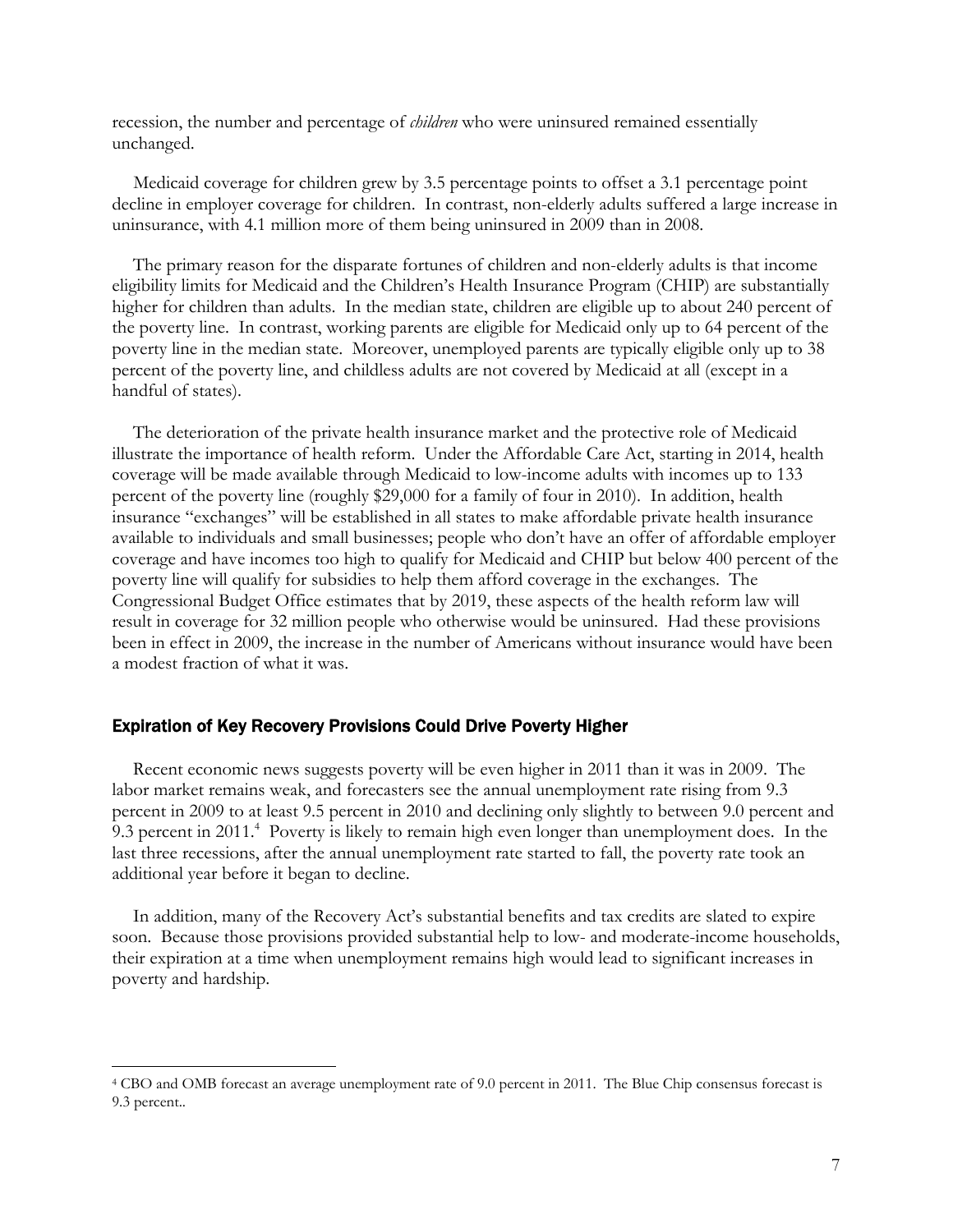## Data Highlight Need for Stronger Policy Measures in 2010 and 2011

The new Census report underscores the need for additional federal measures to address the continuing weak economy in the short term. Earlier this summer, Congress acted to continue the provision of additional weeks of unemployment insurance benefits to unemployed workers, but only through November of this year. Congress also failed to renew subsidized COBRA health insurance benefits or to extend the additional \$25 a week of UI benefits that the Recovery Act provided. And Congress has yet to extend the TANF Emergency Fund, which has created 250,000 subsidized jobs for low-income unemployed parents and youth but is scheduled to terminate on September 30. That Fund also has provided cash assistance to a monthly average of about 150,000 very poor families with children.

To provide additional stimulus while the economy is still weak, Congress should continue to provide extra weeks of unemployment benefits beyond November and extend the TANF Emergency Fund.

Another area meriting attention is the Child Tax Credit. The Recovery Act temporarily extended the credit to, or enlarged it for, about 18 million children in low-income working families in tax years 2009 and 2010. Permitting the expansion in the credit to lapse at the end of this year, as scheduled, would cause an estimated 600,000 children to fall into poverty and another 4 million already-poor children to fall deeper into poverty, according to Center projections using a broader measure of poverty.<sup>5</sup> That also would weaken the economic recovery by shrinking these families' purchasing power. The families that stand to lose the most include those where a parent works full time at or close to the minimum wage.

## Additional Details from the Census Data

Other findings that emerge from the new Census data include:

- **1. Median incomes of working-age households declined again.** Median income dropped 1.3 percent in 2009 for households headed by someone under age 65, continuing a decadelong downward trend. Median income for this group has declined in seven of the last nine years, falling from \$60,574 in 2000 (in 2009 dollars) to \$58,495 in 2007, and to \$55,821 in 2009, a cumulative loss of 7.8 percent over the decade.
- **2. The poverty rate of working-age adults already high in 2007 climbed further.**  The poverty rate of adults aged 18 to 64 reached 12.9 percent in 2009, up from 11.7 percent in 2008. Even in 2007, before the recession struck, the poverty rate for this age group had been at the relatively high level of 10.9 percent, higher than in the 2001 recession.
- **3. Poverty declined for seniors.** The number of people aged 65 and older who live in poverty *declined* by 223,000 in 2009, and their poverty rate fell from 9.7 percent to 8.9 percent. A key reason for this decline is that the retirement benefits of most elderly people increased, while the poverty-line thresholds fell. This occurred because seniors who collected Social Security

 $\overline{a}$ 

<sup>5</sup> Arloc Sherman, Avi Feller, and Chuck Marr "Failure to Extend Improvements in Child Tax Credit Would Harm Millions of Low-Income Working Families," Center on Budget and Policy Priorities, February 16, 2010, www.cbpp.org/files/2-16-10tax2.pdf.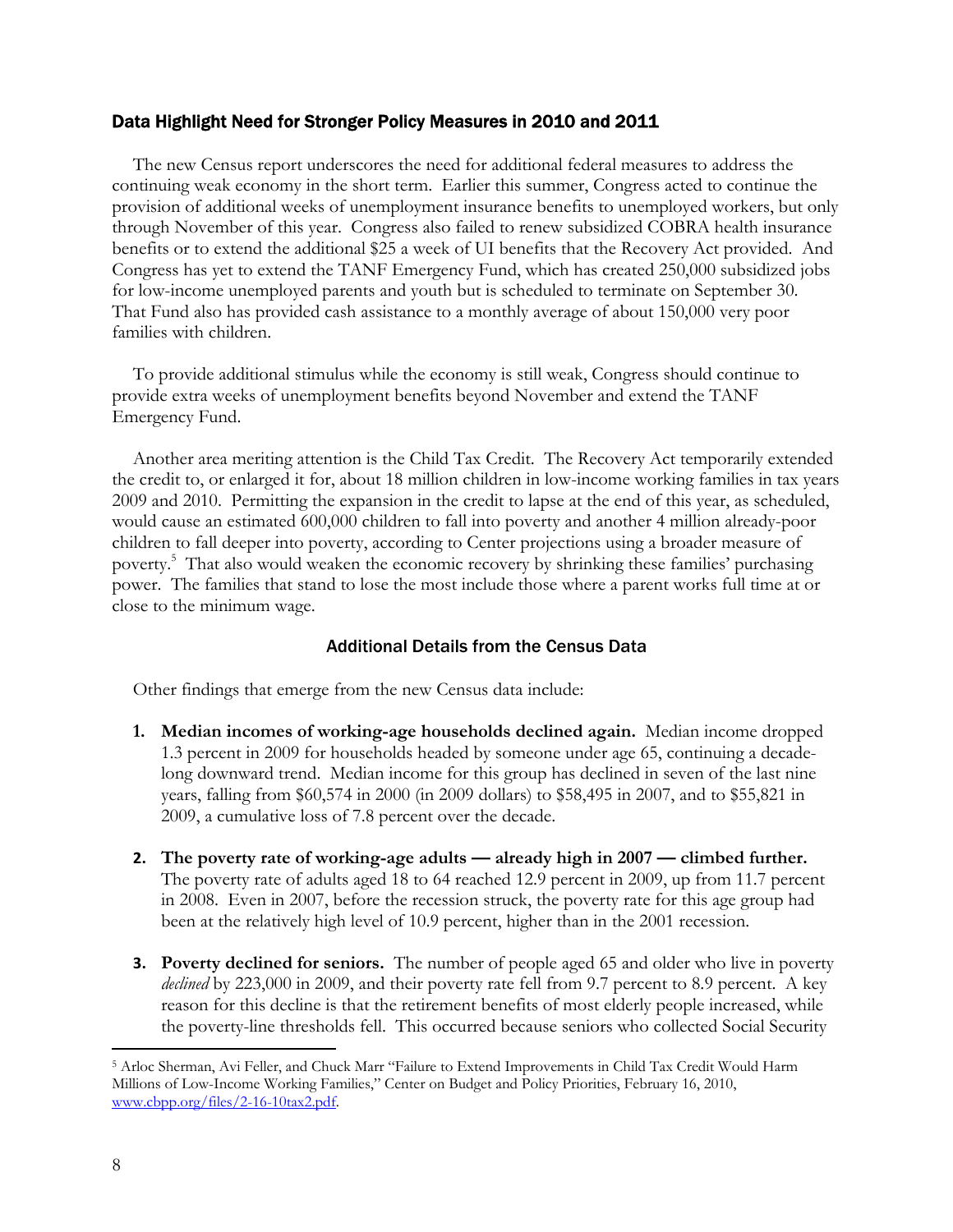or certain other federal benefits received an usually large 5.8 percent benefit increase in January 2009. By law, the annual cost-of-living adjustment (COLA) for these benefits is tied to the change in the Consumer Price Index for Urban Wage and Clerical Workers (CPI-W) between the third calendar quarter of one year and the third calendar quarter of the next year. Largely because of a rise in energy prices, the average CPI-W in July through September 2008 was the highest ever recorded and represented a large increase over the CPI-W for the same quarter in 2007. But prices then declined substantially by the end of  $2008$ ; for the calendar year as a whole, inflation ended up being slightly negative. As a result, the Census povertyline thresholds for 2009 were lowered by 0.4 percent while benefits for these programs were raised by 5.8 percent.<sup>7</sup>

Social Security and other benefits that provide automatic COLAs constitute approximately 45 percent of the total money income of U.S. households aged 65 and older, and about 90 percent of the money income of seniors near the poverty threshold.<sup>8</sup>

Over the next few years, measured poverty among the elderly is likely to inch back up. The Social Security actuaries do not expect another COLA until January 2012,<sup>9</sup> while the povertyline thresholds are expected to rise gradually over the next two years.

The Recovery Act may have been an additional (although lesser) contributor to the decline in elderly poverty in 2009. The Act provided one-time payments of \$250 to recipients of Social Security, SSI, veterans' compensation, and federal Railroad Retirement benefits.

**4. In 2009, one-third of Americans had what many researchers term "low incomes" income below 200 percent of the poverty line.** The percentage of Americans below twice the official poverty line rose to 33.0 percent, from 31.9 percent in 2008. Some federal and state assistance programs use income below twice the poverty line as an indicator of need for assistance.

-

<sup>6</sup> Kathy Ruffing, "Case For a Social Security Cost-of-Living Adjustment in 2010 Is Weak," Center on Budget and Policy Priorities, October 15, 2009, http://www.cbpp.org/cms/index.cfm?fa=view&id=2951.

<sup>7</sup> For an elderly individual, the Census poverty threshold in 2009 was \$10,289 (versus \$10,326 in 2008); for an elderly couple, the threshold was \$12,968 in 2009 (versus \$13,014 in 2008). Both figures declined by 0.4 percent, which was the decline in the Consumer Price Index for All Urban Consumers (CPI-U) for all of 2009.

<sup>8</sup> Social Security Administration, *Income of the Population 55 or Older, 2008*, April 2010, Tables 10.1 and 10.5.

<sup>9</sup> *The 2010 Annual Report of the Board of Trustees of the Federal Old-Age and Survivors Insurance and Federal Disability Insurance Trust Funds*, August 5, 2010.